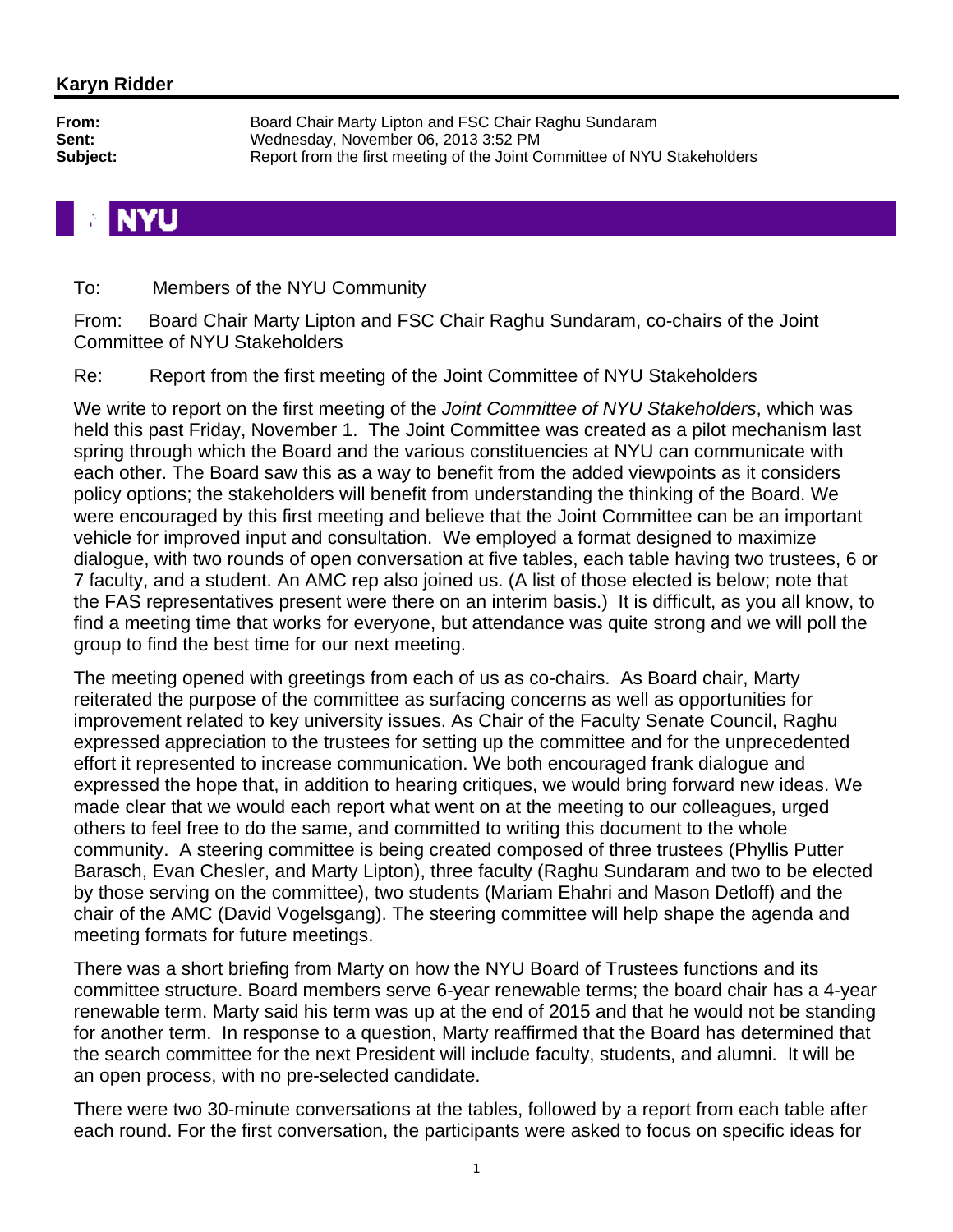improvement at the university; and for the second, on how best to improve communication or any other issues that needed to be surfaced. There was a good deal of overlap in themes that surfaced, including:

- o Transparency: Where do the University's financial resources come from and how they are spent? What are the practical limits on transparency?
- o Governance: How does the University conceptualize shared governance and what role each constituency plays? How can inclusiveness be fostered without creating chaos? The need to focus on processes of inclusion, not just outcomes. How to encourage more faculty to step up to governance roles. Some people expressed the view that a small group of faculty has disproportionate voice in governance. The importance of active citizenship and follow-up so that an issue can be discussed and resolution of an issue is clear to all. The possibility was raised of more regular meetings between the President/senior administrators and smaller groups of faculty.
- o The composition of faculty: Tenure and tenure track as well as contract faculty; the relationship between the two; how contract faculty are connected to and represented in their schools and at the University level. What titles are appropriate for contract faculty at different schools? How does the university visualize the long-term role of contract faculty?
- o The scale of the University and the connections or lack thereof among the parts; how, as the University has grown, can people feel connected? What are the gains and losses? How can we reduce unnecessary replication, e.g., multiple Economics 101 classes? The difference between information and effective communication; how to learn from best practices. How to create mechanisms so people feel heard. On a practical level, a preference for shorter and more succinct emails from the University with larger font.

The meeting ended with an acknowledgment that many key issues were raised and that the challenge would be for the University to craft solutions that would resolve these issues productively and to the satisfaction of many, if not all.

Each of us felt this first meeting was productive and important and look forward to continued engagement and future meetings.

Joint Committee of NYU Stakeholders:

Awam Amkpa, Associate Professor of Drama, Social and Cultural Analysis, Tisch School of the Arts

Jeane Anastas, Professor of Social Work, Silver School of Social Work

Jennifer Arlen, Norma Z. Paige Professor of Law, Law School

Phyllis Barasch, Vice Chair, NYU Board of Trustees, Stern '81

Maria Bartiromo,NYU Board of Trustees, Anchor, CNBC Business News, WSC '89

William Berkley, Vice Chair, NYU Board of Trustees, Chairman of the Board and Chief Executive Officer, W.R. Berkley Corporation, Stern '66

Jim Borowiec, Professor, School of Medicine

Tamara Bushnik, Associate Professor, School of Medicine

Heather Cannady, NYU Board of Trustees, Associate, Cravath, Swaine & Moore LLP, CAS '04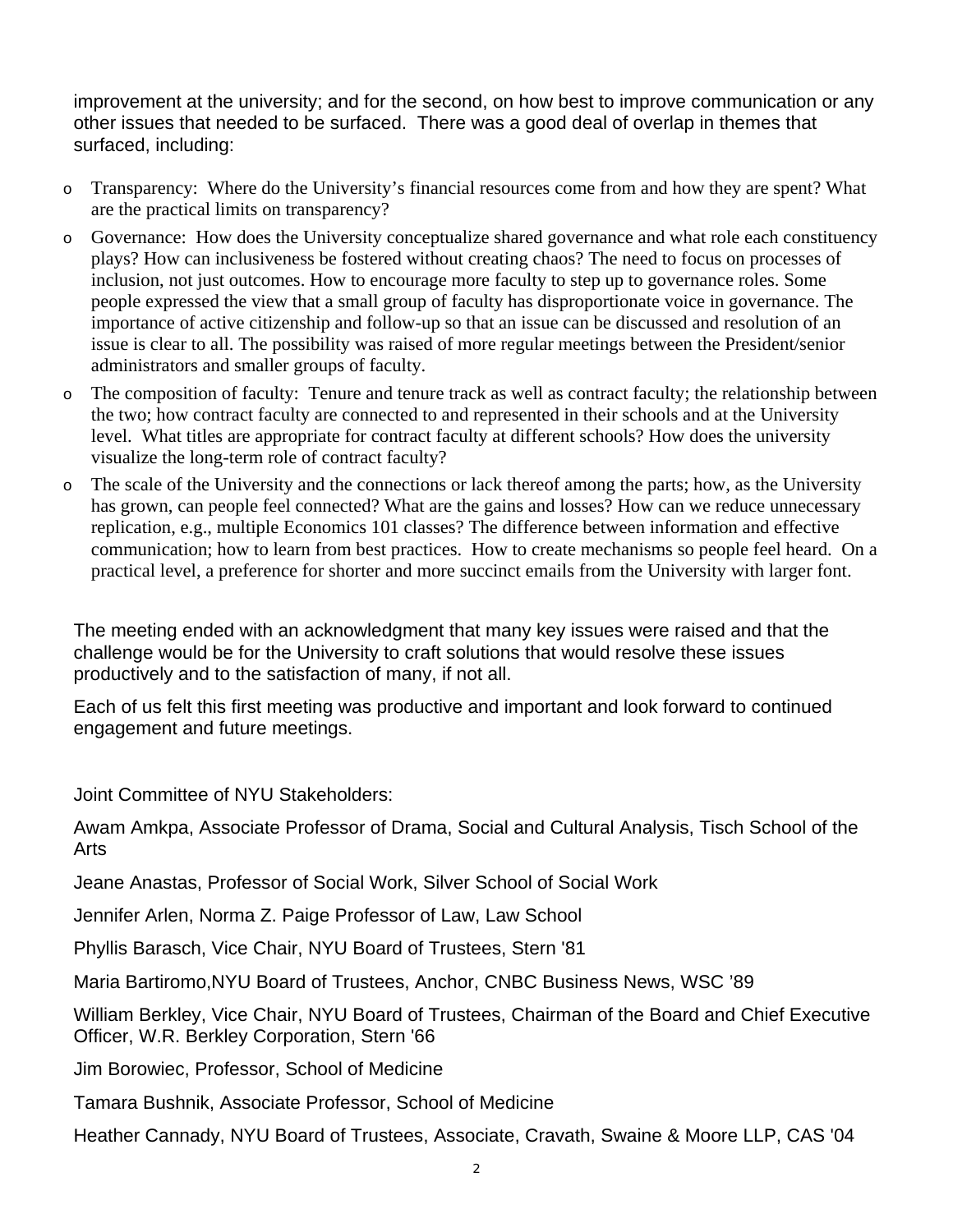Evan Chesler, NYU Board of Trustees, Chairman, Cravath, Swaine & Moore LLP, ARTS '70, LAW '75

Robby Cohen, Professor of Social Studies Education, Steinhardt School

Florence Davis, NYU Board of Trustees, President, The Starr Foundation, LAW '79

Mason Detloff, College of Arts and Science, BA 2014

Vasant Dhar, Professor and Head, Information Systems Group Co-Director, Center for Business Analytics, Stern School of Business

Mariam Ehrari, Chair, Student Senators Council, College of Arts and Science, BA 2014

Joel Ehrenkranz, NYU Board of Trustees, Senior Partner, Ehrenkranz & Ehrenkranz, LLP, LAW '61, '63

Nieca Goldberg, Clincial Associate Professor, Medical Director Women's Heart Program, School of Medicine

Phillip Harper, Professor with Chair, Academic Director, Faculty of Arts & Science

Robert Hoffman, M.D., Professor, School of Medicine

Harris Inskeep, College of Arts and Science, BA 2014

Leila Jahangiri, Clinical Professor, College of Dentistry

Sameer Jaywant, College of Arts and Science, BA 2014

Tim Johnson, Librarian for Africana Studies, Anthropology and Food Studies, Bobst Library

Alexander Jones, Professor of the History of the Exact Sciences in Antiquity, Institute for the Study of the Ancient World

Martin Klimke, Associate Professor of History, NYU AD

Ned Landau, Professor, School of Medicine

Ken Langone, Vice Chair, NYU Board of Trustees, Chairman & Chief Executive Officer, Invemed Associates, LLC, Stern '60

Brian Levine, NYU Board of Trustees, Reproductive Endocrinology & Infertility Fellow, NY Presbyterian / Weill Cornell Medical Center, GSAS '03, MED '08

Martin Lipton, Chair, NYU Board of Trustees, Partner, Wachtell, Lipton, Rosen & Katz, LAW '55

Achiau Ludomirsky, M.D., Andrall E. Pearson Professor of Pediatric Cardiology, Director of Pediatric Cardiology, School of Medicine

Ted Magder, Associate Professor of Media, Culture and Communication, Steinhardt School

Joe Magee, Associate Professor of Management, NYU Wagner

Mimi Marziani, NYU Board of Trustees, Associate, Sullivan & Cromwell, LAW '08

Anna McCarthy, Professor, Tisch School of the Arts

Charlton McIlwain, Associate Professor of Media, Culture and Communication, Steinhardt School

Sally Merry, Professor of Anthropology, Law and Society, Faculty of Arts & Science